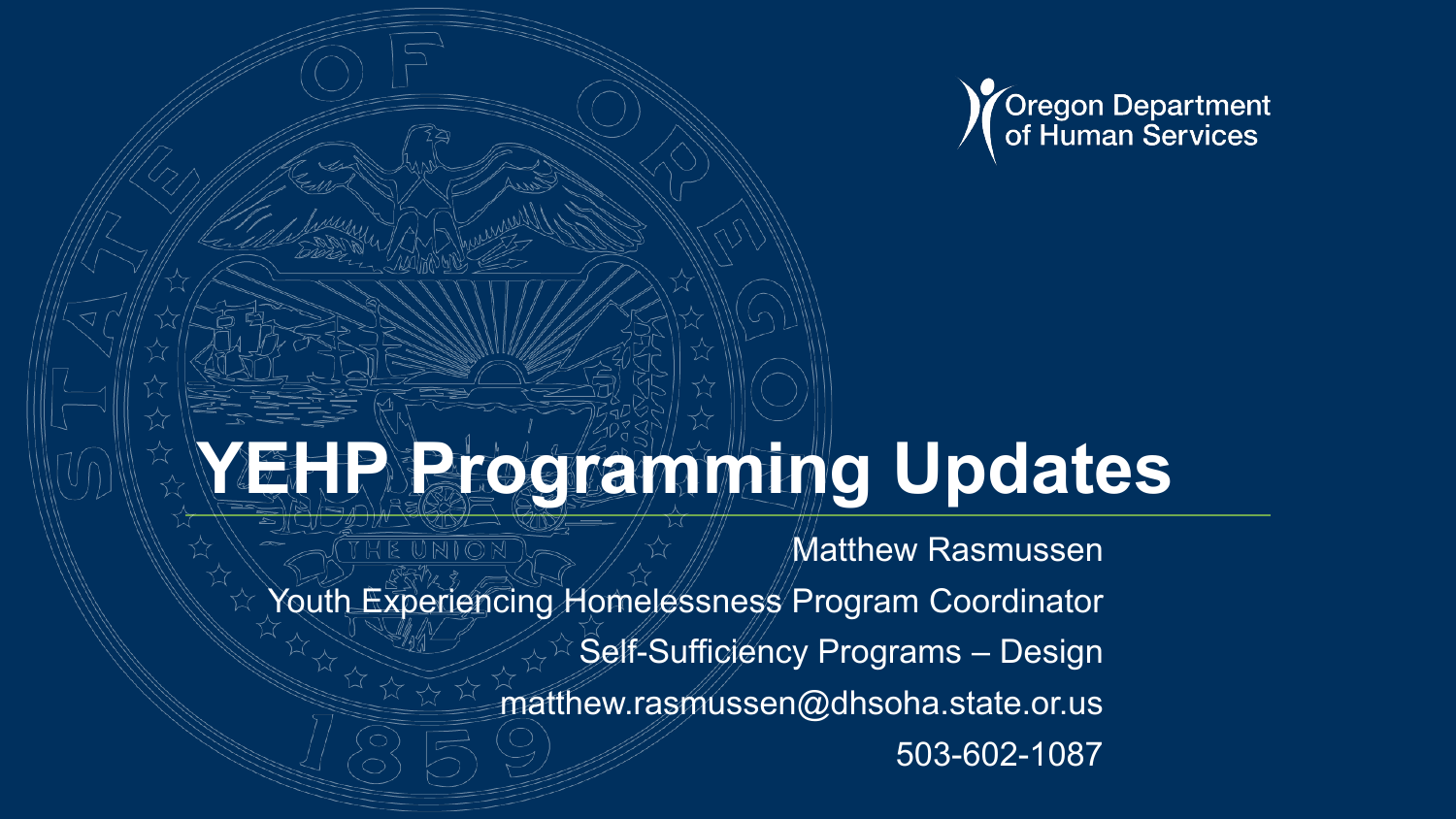## **HB2544 Basic Updates**

- \$3.6 million approved for biennium
	- Service Enhancement & Host Home Demonstration Program
- Service Enhancement
	- Awarded to 19 organizations
	- Increased accessibility in:
		- o Shelter facilities,
		- o Outreach,
		- o Culturally Specific Services,
		- **Mental Health or Substance Abuse Services,**
		- o Create or Strengthen partnerships with Host Home Programs and other Transitional Housing options.
- Host Homes (Long Term & Short Term)
	- Awarded to 8 Providers
	- Starting Work ~April 2022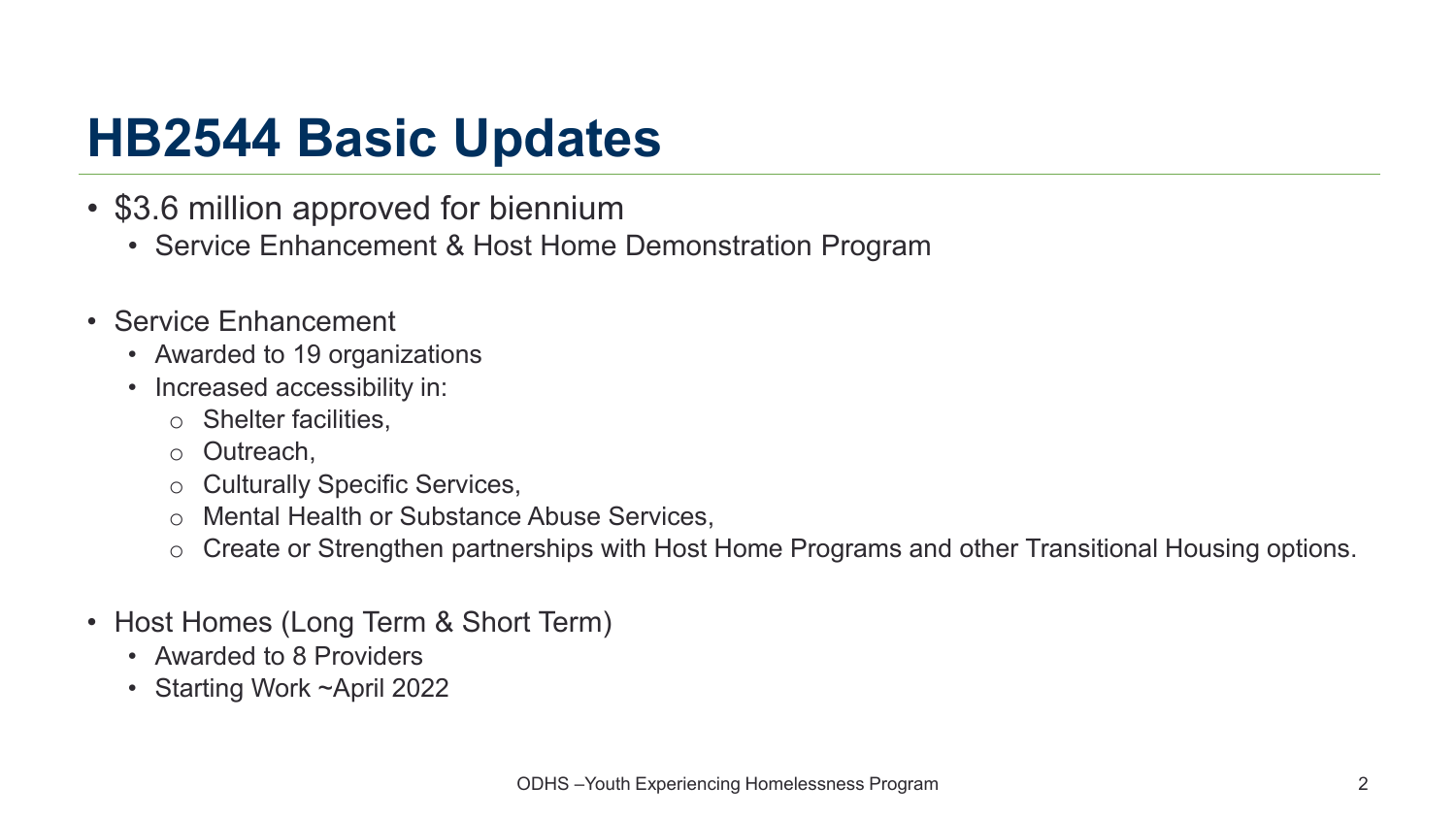## **HB4013 Basic Updates**

Cross-Department Funding Expansion for YEH – SSP & CW

- SSP
	- Modifies eligibility for grant access (specifically to non-profits or groups in communities where youth-specific services are under/unserved.
	- Same service enhancement possibilities as HB2544
	- \$437,500
	- Report Requirement
- Child Welfare
	- Allows YEH to access services traditially only accessible for foster youth
		- o Tuition & Fee Waivers and Independent Residence Facilities
		- $\circ$  \$35,000 for programs to assist with access to TFW; \$750,000 for implementing IRF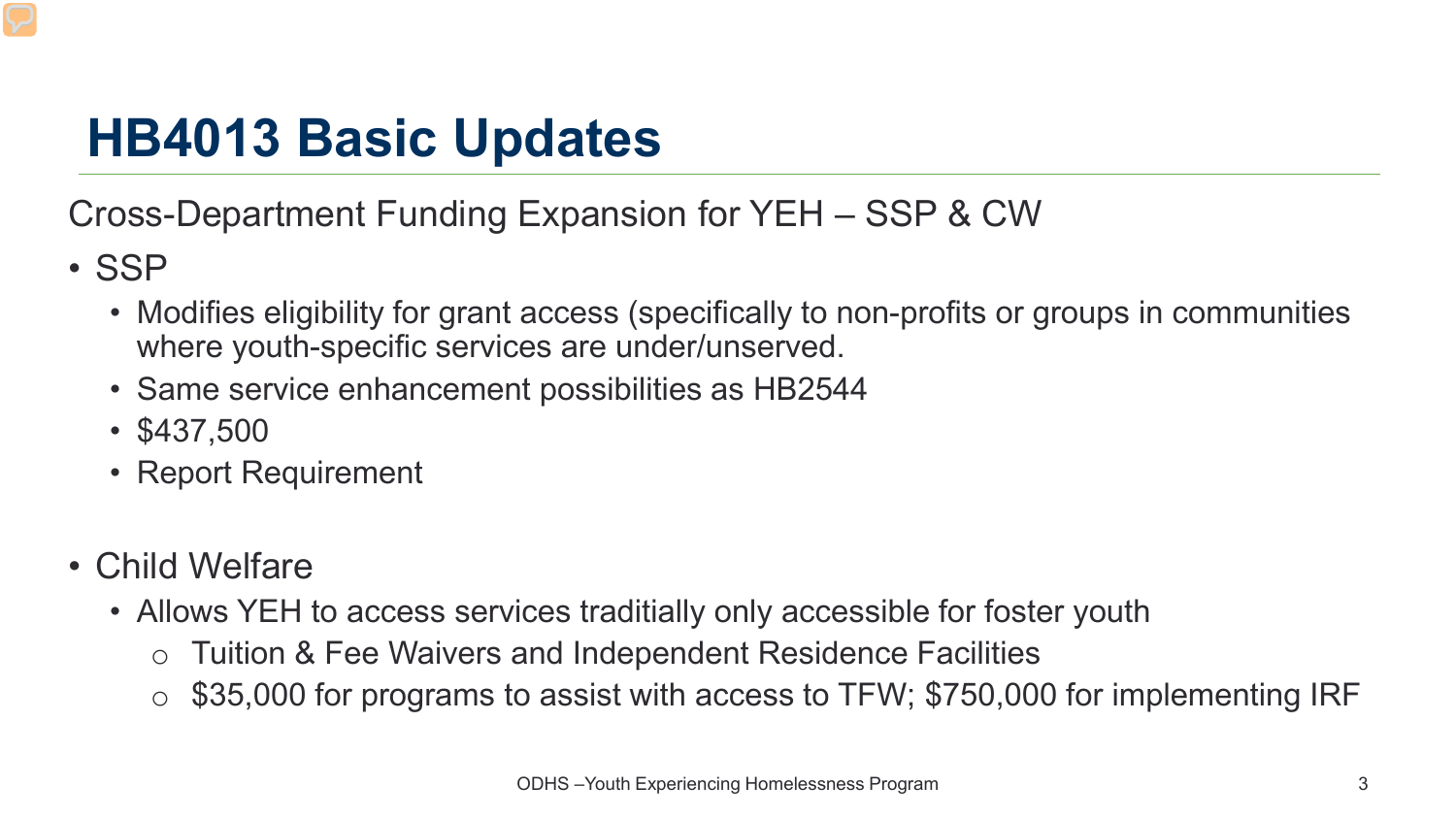## **ODHS/OHCS Partnerships**

- Long Term Rental Assistance Pilot (\$4.5 million)
	- Q&A Session on 3.4
	- Program Plans (1 urban, 1 rural, 1 coastal community):
		- o Locating CBO and Agreements/Program Start ~Late Summer
- Direct Cash Transfer Pilot (\$1 million)
	- Kickoff Meeting 3.18 at 12pm
		- o <https://us02web.zoom.us/j/6523396492?pwd=Tk1ZejI4Rk5LRXRkcUM2MFZxZHBhUT09>
	- Program Plans (1 urban, 1 rural community):
		- $\circ$  12 months of payments directly to youth (at  $\frac{1}{2}$  FMR) to assist youth with locating safe living arrangements
		- o Service assistance offered through CBO, but not required to receive funding
		- o Still working through criteria, CBO interest, etc., but current plan is payments beginning July 2022.
- Housing Development & Youth-Specific Housing Provision